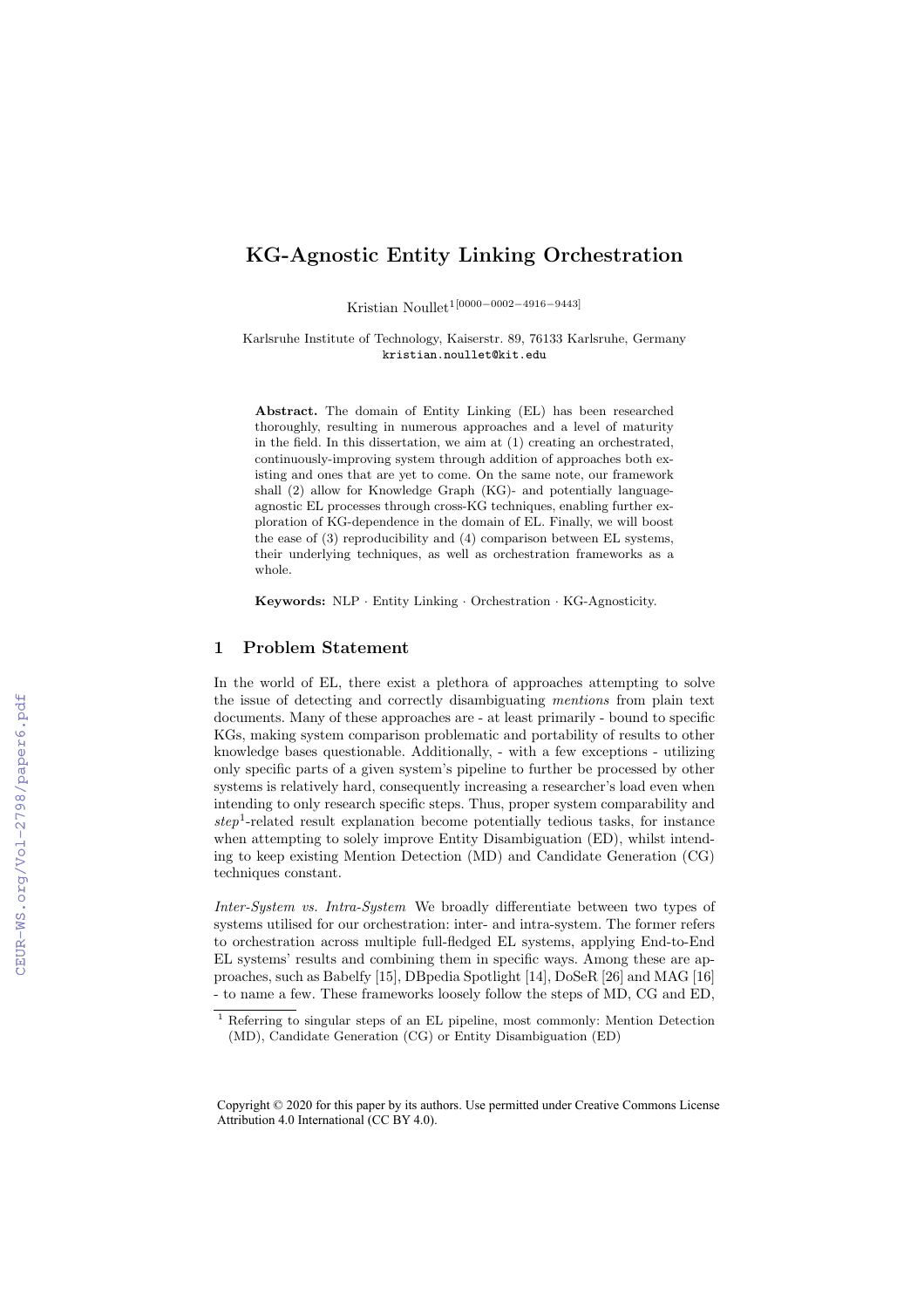meaning they may be split into modules for use in intra-system orchestration. In contrast to the inter-system approach, intra-system orchestration refers to the application of sub-system components interacting in order to improve intermediary results, potentially yielding an overall qualitatively further developed final output. The advantage of accessing specific processing steps prior to final result output lies in allowing for further dynamic access and potentially utilizing highly-developed techniques without having to re-compute nor re-develop certain approaches. As intermediary steps are improved upon, result performance shall ultimately increase as well. Among others, with the rise of neural EL approaches, not every EL system may be regarded as a succession of steps of MD, CG and ED. For instance, Broscheit [3] and Kolitsas et al. [13] have developed joint-EL techniques, making splitting these into encapsulated stand-alone subsystems difficult.

As such, we define the following problems our dissertation intends to alleviate and potentially resolve:

- P1 Multitude of 'Closed' Heterogeneous Systems.
- P2 Lack of Cross-KG and Robust KG-Agnostic EL Orchestration.
- P3 EL System Evaluation (Comparability, Result Reproducibility and Explainability).

#### 1.1 Multitude of 'Closed' Heterogeneous Systems.

While there exist a multitude of systems to choose from - each with their own set of peculiarities -, to the best of our knowledge, a centralised way of utilising existing approaches' underlying steps without considerable development effort has yet to be released. In the case of open source projects, development and adjustments may yield wanted results, but the accompanying effort and required underlying data structures render the task tedious, if not infeasible. Further, taking into account licensing as well as privacy concerns - prohibiting distribution - regarding potentially-utilised knowledge sources, makes it apparent where limits of system, as well as result reproducibility may be reached. Therefore, our goal is to create an orchestration framework, allowing for ease of research and development in the domain of EL without having to worry about every step. Alike GERBIL [19], we intend to centralise and simplify the use of existing approaches, while our goal is majorly contrasted by the aim of using concurrent systems to a higher level of granularity, not for evaluation, but for combined inter- as well as intra-system orchestration. Consequently, as a major byproduct of this PhD. proposal, we will provide interfaces for ease of implementation, a REST API-based endpoint to execute existing (and register novel) approaches, additionally to supplying a training  $&$  testing platform in order to boost existing EL research, as well as to apply various techniques for a holistic orchestration approach.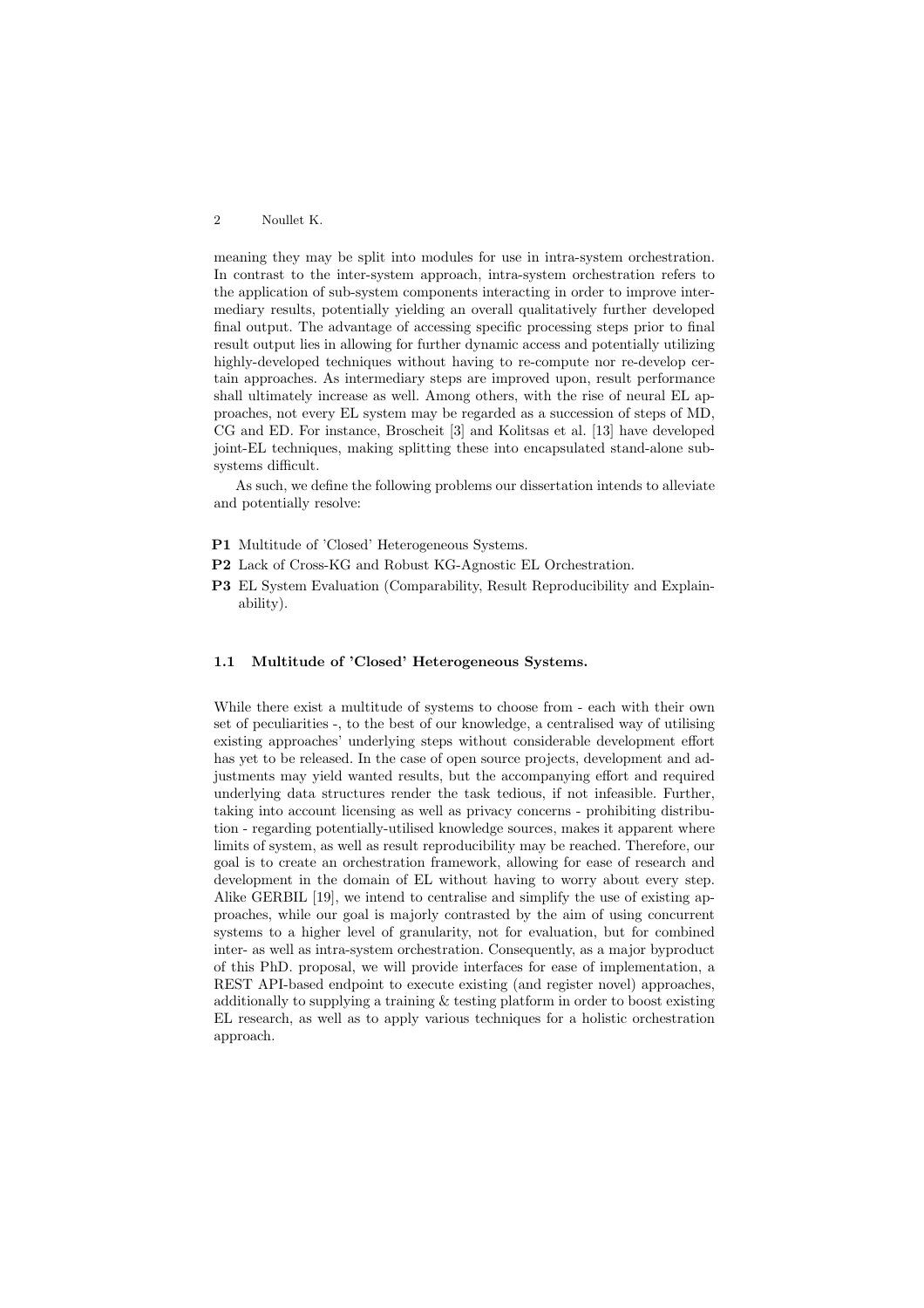#### 1.2 Lack of Cross-KG and Robust KG-Agnostic EL Orchestration.

Although there exist KG-Agnostic EL frameworks, to the best of our knowledge existing orchestration approaches do not approach the domain of working with multiple KGs simultaneously (Cross-KG) nor work for potentially "any" wanted knowledge base (KG-Agnostic). The lack of system portability between KGs can be problematic for evaluation, maintenance as also ensuring the use of a system in the long run - either due to lack of community interest for a given KG or changes in regards to licensing. In the past, EL approaches have strongly relied on Wikipedia/DBpedia [19], but more recently, research has shifted slightly in favor of developing systems for Wikidata [8, 21, 6, 17], among others. Initially, we will be working with the baseline of translating systems' annotations to a common basis through owl:sameAs predicate links, allowing for orchestration through supervised learning approaches with help of gold standards. Further down the line, our intention is to have similar entity detection across KGs through entity alignment techniques [25, 23].

#### 1.3 EL System Evaluation.

GERBIL [19] has greatly contributed to facilitating evaluation of EL systems, as well as comparing their result metrics to one another. Unfortunately, it does not allow for checking results directly - unless an endpoint is set up as a relay in a man-in-the-middle type of approach -, but it serves well its purpose of properly allowing overall performance comparison between systems. Spiritually, we follow a similar route for **system evaluation**, but rather go on a more granular level of the common EL pipeline for the purpose of combining a multitude of (sub-)approaches and learning optimal orchestration settings and potential configurations for specific domains. Unfortunately, to the best of our knowledge, existing approaches do not allow for the ease of result reproducibility to take place for MD, CG and ED separately. For the purpose of boosting ease of research focusing solely on specific parts of existing pipelines, we wish to remediate this lack with our system by defining common protocols for each of these steps. Additionally, we shall do so for their combinations as well, in order to further allow highly configurable variations in future systems to arise. Allowing for common entity linking pipelines' modularization further allows for easier result explainability by exploring output variations due to sub-system mechanism swaps. Further, thanks to our approach aiming at being KG-Agnostic, we shall facilitate domain-dependent explainability greatly.

## 2 Research Questions & Hypotheses

- RQ1 How can we leverage multiple KG systems' advantages for various settings?
- RQ2 When does which system(s) yield optimal results?
- RQ3 To what extent do domains impact EL results?
- RQ4 How to utilise KG-bound EL systems for agnostic tasks?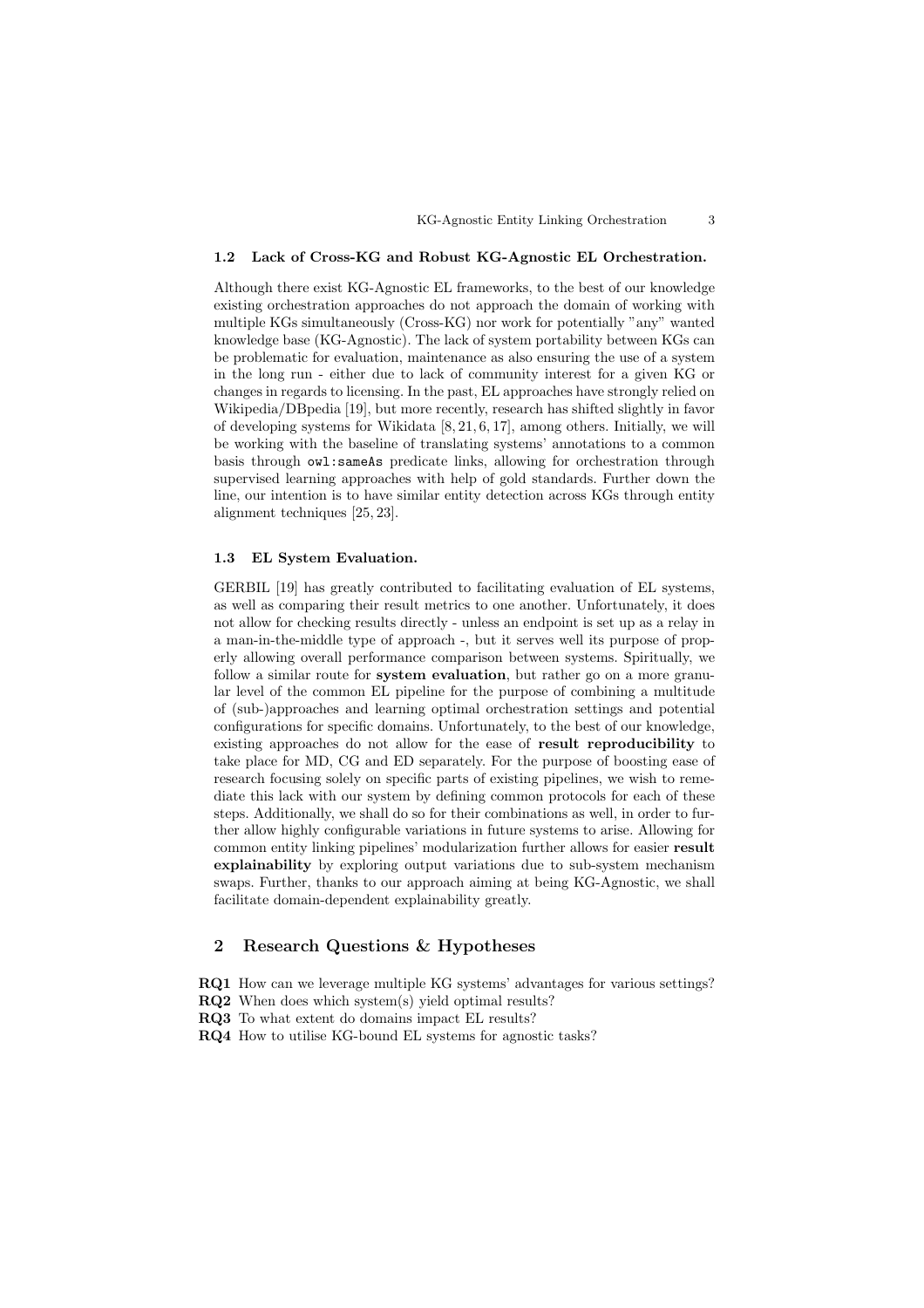RQ5 How can we achieve and evaluate the level of KG-Agnosticity of various systems?

Consequent to our research questions, we make the following hypotheses:

- H1 Different linking systems work to different extents based on target and underlying KGs.
- $H2$  Domains of plain texts affect the quality of results strongly (e.g. political vs. geographical, see Obama<sup>2</sup> and Obama<sup>3</sup>).
- H3 Constraining a given system to a specific KG potentially lowers quality of results.
- H4 EL research is dampened by a development overhead, rendering system comparability and reproducibility difficult, especially when varying between underlying knowledge bases.

## 3 Related Work

As can be seen in GERBIL[19,2] and [22], EL is a mature area of research, including a multitude of approaches. These are based on various techniques. We broadly differentiate between graph-based and machine learning-based EL frameworks. On one hand, you have graph-based approaches, such as Babelfy [15] and MAG [16]. These make use of graph algorithms to find contextually similar entities with the assumption that (candidate) entities which are located in close proximity to each other within a KG, increases the likelihood of appearing together within texts. As such, Babelfy applies a densest subgraph algorithm, whereas MAG employs a breadth-first search style of search for entities within a defined KG. Other types of EL approaches include machine learning-based and neural techniques. Among their ranks may be listed [3, 5, 10, 13, 24, 26]. In [3], Broscheit utilizes some of the explosively-popular BERT [9] models to achieve neural end-to-end EL, ideologically similarly to Kolitsas et al.'s [13] joint neural EL approach. Main contributions relating to our area of EL system orchestration were brought by  $[4, 7, 20, 12]$ . In  $[12]$ , João et al. present an end-to-end supervised learning approach to orchestration on 3 systems (Babelfy [15], TagMe [11] and Ambiverse  $[1]$ , analyzing performance for different settings, such as binary and multi-label classification. In contrast, Canale et al's. [4] developed system applies a corpus-learnt voting scheme to annotators, while Corcoglioniti et al. employ a more constant majority-based voting approach with MicroNeel [7]. The former learn weights for their voting application, whereas the latter predominantly focuses on short documents, resolving potential conflicts with predetermined priorities. Finally, we consider GERBIL [19] to be a spiritual predecessor to a certain extent due to (1) its goal of greatly simplifying processes relating to EL; (2) providing interfaces and code templates for ease of implementation; (3) aggregating a multitude of approaches; and (4) unifying approaches (for evaluation), therewith improving system comparison.

 $\overline{\text{ }^{2}$ https://en.wikipedia.org/wiki/Obama,<br/>\_Fukui

<sup>3</sup> https://en.wikipedia.org/wiki/Barack Obama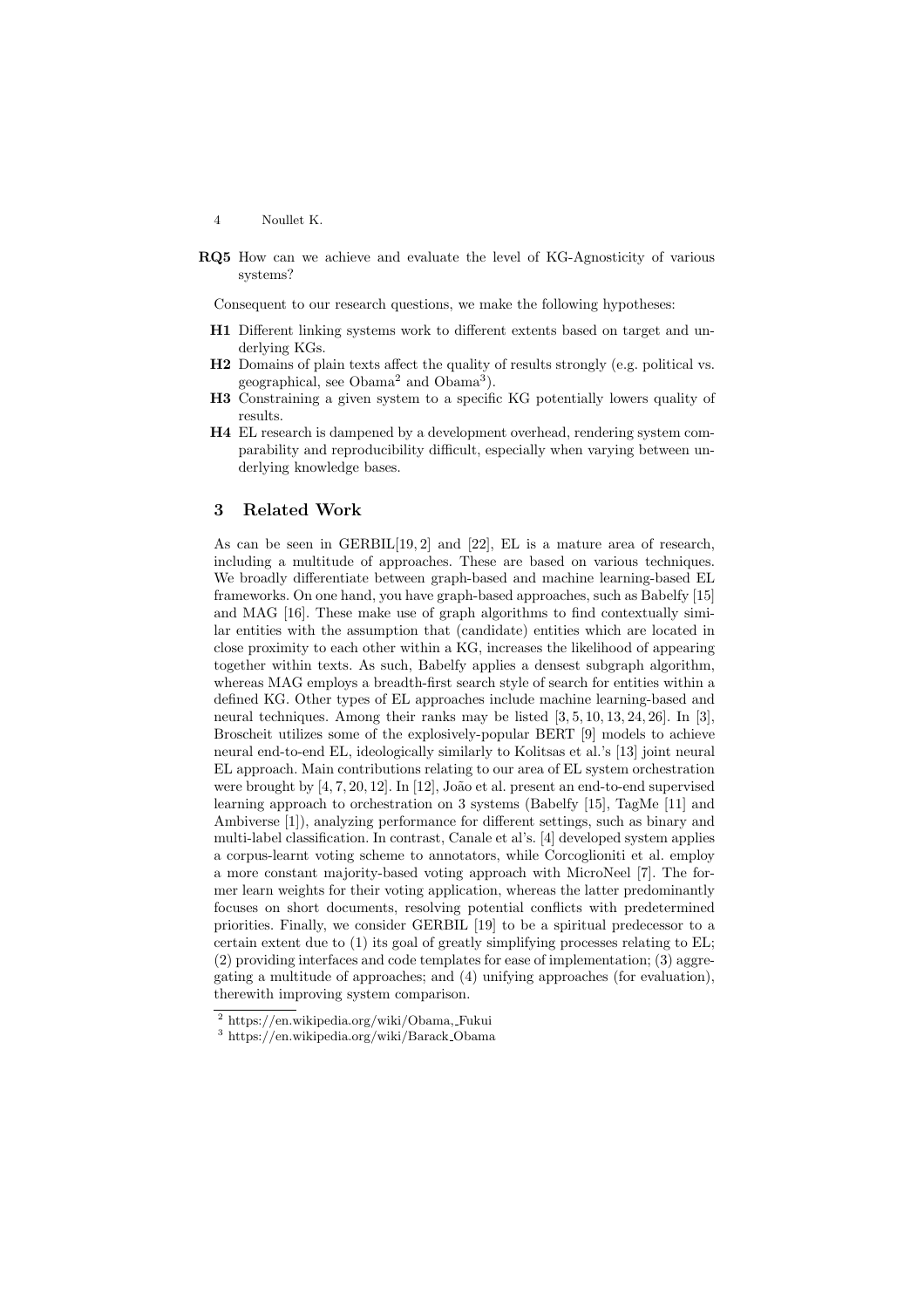### 4 Approach

In order to achieve a sensible and highly extensible orchestration system, we have started by implementing our own KG-Agnostic embeddings-based EL approach, codenamed Agnos. Through its use of multiple KGs and various mechanisms for MD, CG and ED, we identified the degree of generalization, data structures and processes must provide in order to allow for maximal inter-compatibility with existing systems, whilst simultaneously minimizing the loss of linker-specific information. Both inter-system and intra-system compatibility is warranted and an initial REST API is provided. The code base for our EL approach is accessible at https://git.scc.kit.edu/wf7467/agnos mini, additionally to our project including initial orchestration capabilities at https://github.com/kmdn/Agnos mini. Each step from mention detection to pruning is handled by individual interfaces, allowing for definition of REST API-based connectivity for modularity of each desired step.

Once we have a relatively mature system set up, we will initially apply supervised learning techniques for our cross-KG approach. These will be supported by owl:sameAs predicates, allowing for a transparent translation layer of interconnections between KGs. Further down the line, we will additionally shift to exploiting KG alignment techniques to further facilitate the use of a plethora of KGs - both commonly available, as well as custom and potentially private ones. Due to our learning approach, we will further subdivide our experiments into various domains in order to properly assess their relevance and influence on result quality.

### 5 Evaluation

We shall assess our work from an EL point of view by using GERBIL along with its performance metrics for evaluation - if data sets fulfill required parameters, such as that of size and domain relevance for our experiments. Unfortunately, GERBIL requires a reference knowledge base for data sets which may increase difficulty for a KG-Agnostic evaluation. Therefore, we will either develop other data sets or use existing ones (e.g. [18]) for cross-KG evaluation, depending on whether appropriate ones may be located. Further, we will proceed with testing our orchestration system while taking into consideration its own orchestration with other end-to-end frameworks to explore whether major improvements may be achieved on an even more *meta*-level. Whilst our primary objective is to further boost EL result quality, it is important to not only evaluate our system as an EL framework, but also as a platform. Therefore, we will conduct user studies to evaluate useability as well as potential time gain achieved through our system, along the lines of https://github.com/dice-group/gerbil/blob/master/documentation/survey.csv. Finally, we will attempt to reach more detailed conclusions in terms of different frameworks' domain dependence as well as analyse areas of both opportunity and potential system limitations due to our enabled enhanced system granularity.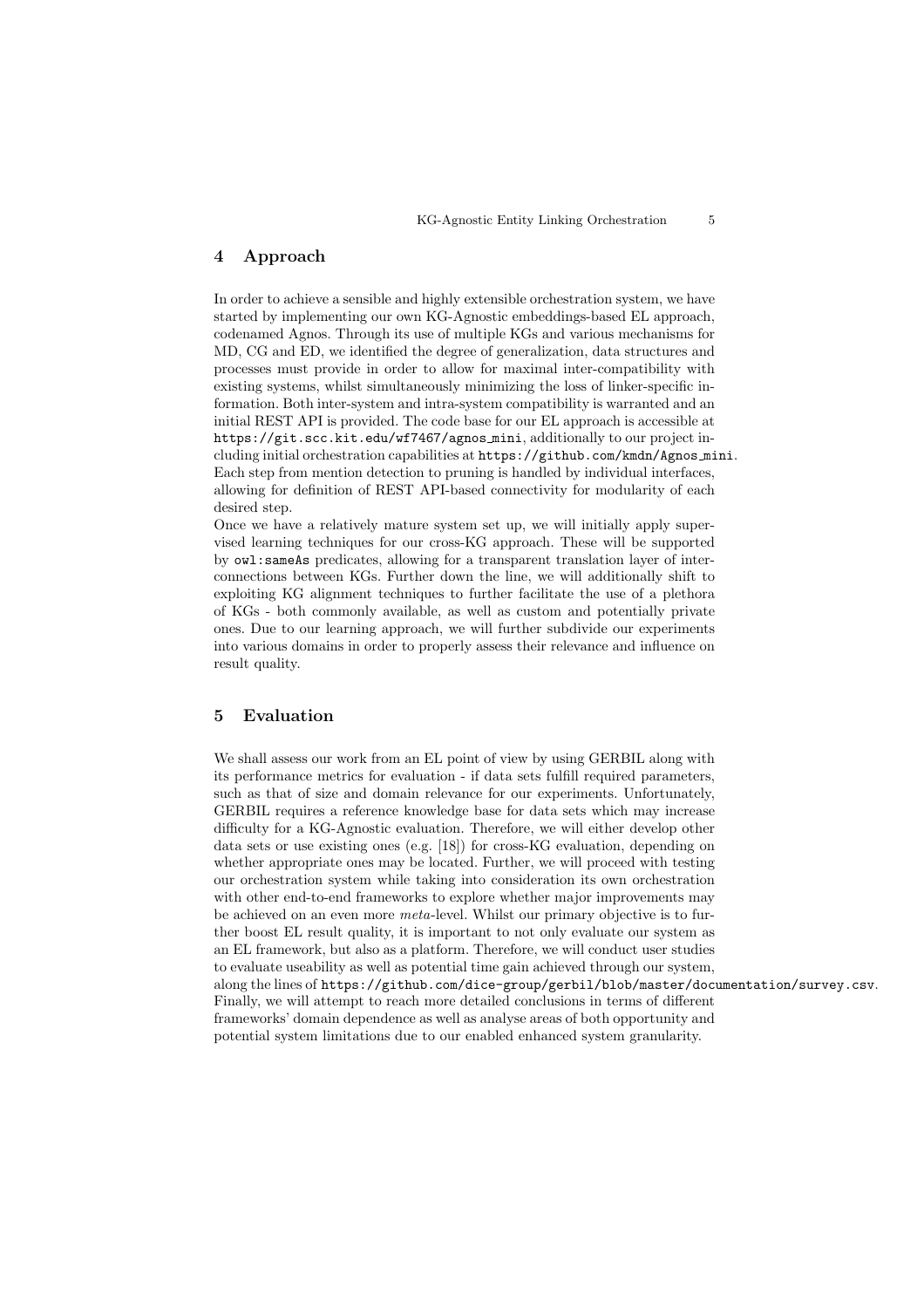#### 6 Future Work

In terms of further research to come, we will develop our framework for purposes of maximising intercompatibility of EL systems through usage of the NLP Interchange Format ( $NIF<sup>4</sup>$ ). Additionally to applying supervised classification techniques, we will attempt to additionally remodel the problem in order to tackle it from different angles, perchance enabling the use of large corpora without the necessity of tedious creation of silver and gold standards. We will further refine our framework, publishing the finalised interfaces and code templates, once we consider them mature enough. Alongside framework developments, we will set up an openly-available REST API, along with a variety of configurations to choose from for execution of specific EL systems, as well as orchestration baselines.

For evaluation purposes, we would like to increase the range of data sets applied to our task. We will be targetting various gold standards of sufficient size (e.g. CoNLL2011), but would like to contribute to the community by creating our own, as well as separating these into various domains to enable the impact of domain to the field of research.

On a similar note, we will be training our system - among others - on specific domains and evaluating them on the source domain, as well as various target domains in an attempt to evaluate domain dependency.

Finally, as our project progresses, we will switch from relatively simple owl:sameAs link usage to additionally making use of alignment techniques, increasing system agnosticity and likely yielding advantages from a multitude of approaches, aggregated into a single framework.

## References

- 1. AmbiverseNLU: A Natural Language Understanding suite by Max Planck Institute for Informatics. https://www.mpi-inf.mpg.de/ambiverse-nlu/, accessed: 2020-05- 30
- 2. GERBIL Experiment Configuration. http://gerbil.aksw.org/gerbil/config, accessed: 2020-05-30
- 3. Broscheit, S.: Investigating entity knowledge in BERT with simple neural end-to-end entity linking. CoRR abs/2003.05473 (2020), https://arxiv.org/abs/2003.05473
- 4. Canale, L., Lisena, P., Troncy, R.: A novel ensemble method for named entity recognition and disambiguation based on neural network. In: International Semantic Web Conference. pp. 91–107. Springer (2018)
- 5. Cao, Y., Hou, L., Li, J., Liu, Z.: Neural collective entity linking. In: Bender, E.M., Derczynski, L., Isabelle, P. (eds.) Proceedings of the 27th International Conference on Computational Linguistics, COLING 2018, Santa Fe, New Mexico, USA, August 20-26, 2018. pp. 675–686. Association for Computational Linguistics (2018), https://www.aclweb.org/anthology/C18-1057/

 $\frac{4}{4}$  http://aksw.org/Projects/NIF.html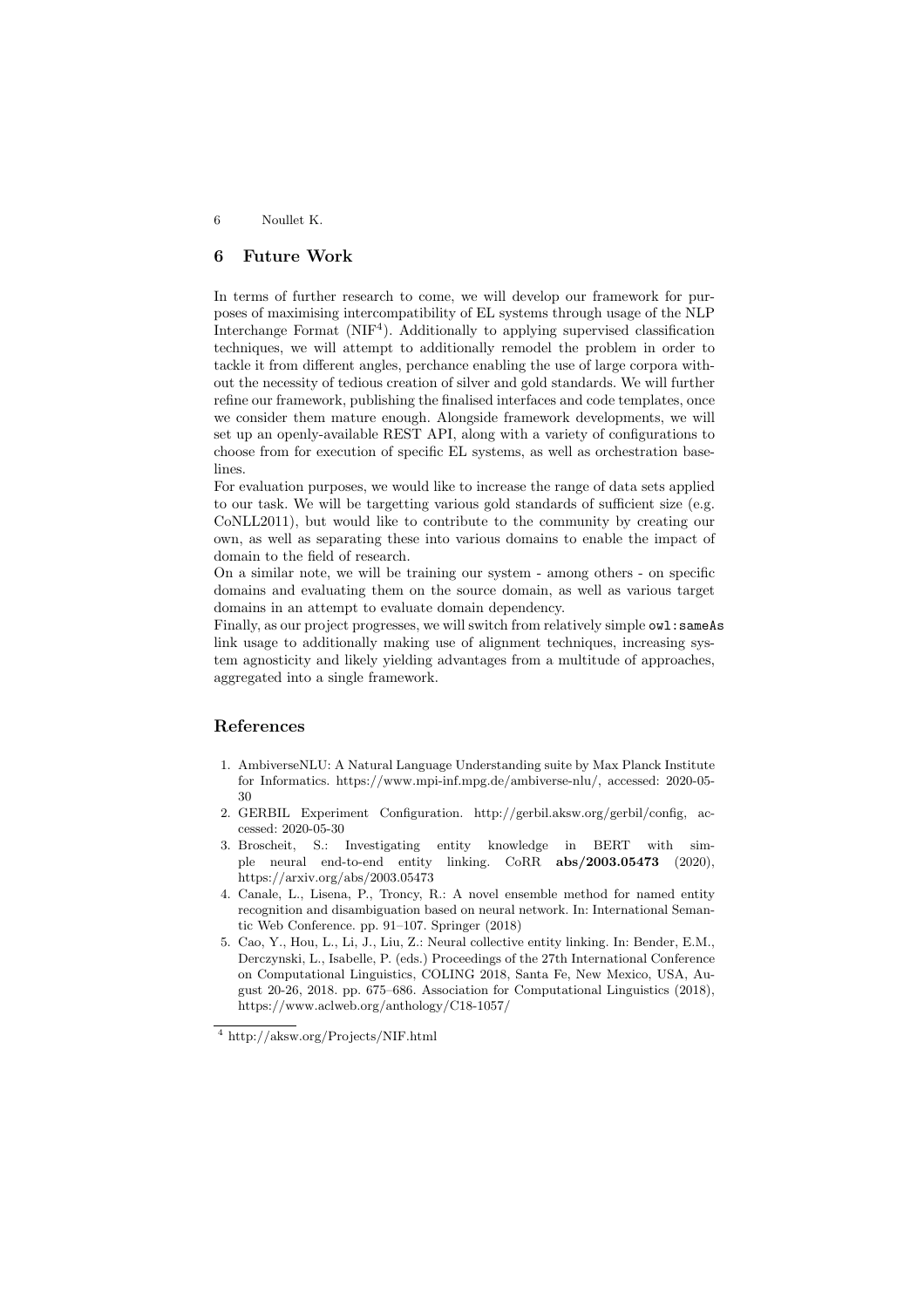- 6. Cetoli, A., Bragaglia, S., O'Harney, A.D., Sloan, M., Akbari, M.: A neural approach to entity linking on wikidata. In: Azzopardi, L., Stein, B., Fuhr, N., Mayr, P., Hauff, C., Hiemstra, D. (eds.) Advances in Information Retrieval - 41st European Conference on IR Research, ECIR 2019, Cologne, Germany, April 14-18, 2019, Proceedings, Part II. Lecture Notes in Computer Science, vol. 11438, pp. 78–86. Springer (2019). https://doi.org/10.1007/978-3-030-15719-7 10, https://doi.org/10.1007/978-3-030-15719-7 10
- 7. Corcoglioniti, F., Aprosio, A.P., Nechaev, Y., Giuliano, C.: MicroNeel: Combining NLP Tools to Perform Named Entity Detection and Linking on Microposts. In: Basile, P., Corazza, A., Cutugno, F., Montemagni, S., Nissim, M., Patti, V., Semeraro, G., Sprugnoli, R. (eds.) Proceedings of Third Italian Conference on Computational Linguistics (CLiC-it 2016) & Fifth Evaluation Campaign of Natural Language Processing and Speech Tools for Italian. Final Workshop (EVALITA 2016), Napoli, Italy, December 5-7, 2016. CEUR Workshop Proceedings, vol. 1749. CEUR-WS.org (2016), http://ceur-ws.org/Vol-1749/paper\_010.pdf
- 8. Delpeuch, A.: Opentapioca: Lightweight entity linking for wikidata. CoRR abs/1904.09131 (2019), http://arxiv.org/abs/1904.09131
- 9. Devlin, J., Chang, M.W., Lee, K., Toutanova, K.: Bert: Pre-training of deep bidirectional transformers for language understanding. arXiv preprint arXiv:1810.04805 (2018)
- 10. Fang, Z., Cao, Y., Zhang, D., Li, Q., Zhang, Z., Liu, Y.: Joint entity linking with deep reinforcement learning. CoRR abs/1902.00330 (2019), http://arxiv.org/abs/1902.00330
- 11. Ferragina, P., Scaiella, U.: TAGME: on-the-fly annotation of short text fragments (by wikipedia entities). In: Huang, J., Koudas, N., Jones, G.J.F., Wu, X., Collins-Thompson, K., An, A. (eds.) Proceedings of the 19th ACM Conference on Information and Knowledge Management, CIKM 2010, Toronto, Ontario, Canada, October 26-30, 2010. pp. 1625–1628. ACM (2010). https://doi.org/10.1145/1871437.1871689
- 12. João, R.S., Fafalios, P., Dietze, S.: Better together: an ensemble learner for combining the results of ready-made entity linking systems. In: Hung, C., Cern´y, T., Shin, D., Bechini, A. (eds.) SAC '20: The 35th ACM/SIGAPP Symposium on Applied Computing, online event, [Brno, Czech Republic], March 30 - April 3, 2020. pp. 851–858. ACM (2020). https://doi.org/10.1145/3341105.3373883
- 13. Kolitsas, N., Ganea, O., Hofmann, T.: End-to-end neural entity linking. In: Korhonen, A., Titov, I. (eds.) Proceedings of the 22nd Conference on Computational Natural Language Learning, CoNLL 2018, Brussels, Belgium, October 31 - November 1, 2018. pp. 519–529. Association for Computational Linguistics (2018). https://doi.org/10.18653/v1/k18-1050
- 14. Mendes, P.N., Jakob, M., García-Silva, A., Bizer, C.: Dbpedia spotlight: shedding light on the web of documents. In: Ghidini, C., Ngomo, A.N., Lindstaedt, S.N., Pellegrini, T. (eds.) Proceedings the 7th International Conference on Semantic Systems, I-SEMANTICS 2011, Graz, Austria, September 7-9, 2011. pp. 1–8. ACM International Conference Proceeding Series, ACM (2011). https://doi.org/10.1145/2063518.2063519
- 15. Moro, A., Raganato, A., Navigli, R.: Entity linking meets word sense disambiguation: a unified approach. Transactions of the Association for Computational Linguistics 2, 231–244 (2014)
- 16. Moussallem, D., Usbeck, R., Röder, M., Ngomo, A.N.: MAG: A multilingual, knowledge-base agnostic and deterministic entity linking approach. In: Corcho,